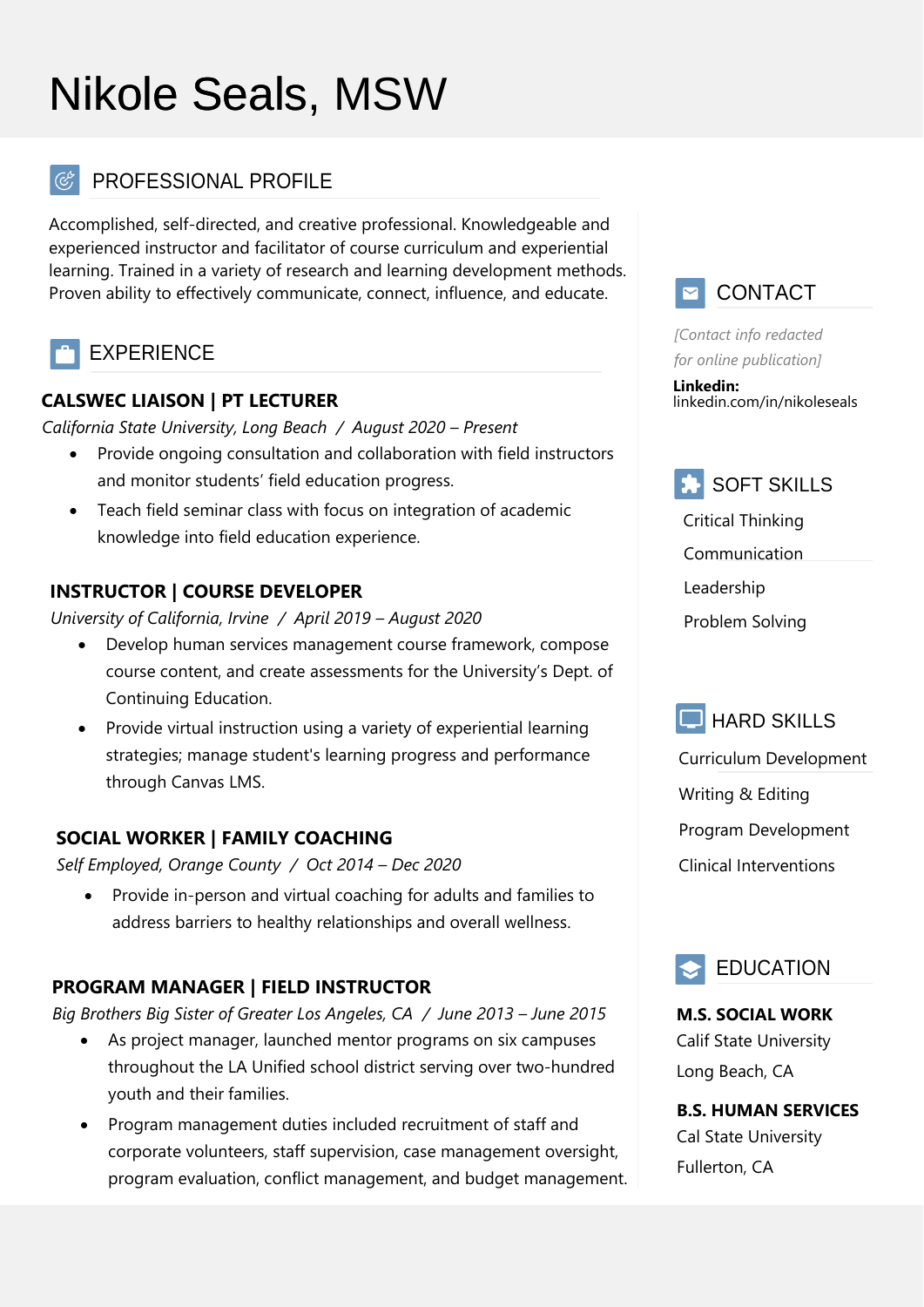#### **PROGRAM DIRECTOR | ORANGE COUNTY CONTRACT LIAISON**

*Prototypes Recovery, Tustin Family Campus / 2012 - 2013*

- Managed residential recovery program for families re-unifying through Orange County Juvenile Court.
- Managed county contract and vendors; supervised recovery staff; facilitated staff trainings, prepared agency for accreditation; scheduled and conducted recovery programming.

#### **CLINICAL SOCIAL WORKER**

*Orange County Health Care Agency / 2011 – 2012*

- Facilitated crisis intervention services and clinical assessments to address needs of families experiencing domestic violence, abuse, addiction, and/or homelessness
- Developed and implemented treatment plans to improve family self-sufficiency and reduce risk of child welfare intervention.

#### **WRITER | RESEARCHER | CURRICULUM DEVELOPER**

*EBSCO Publishing, CINAHL Information Systems / 2010 –2013*

- Developed educational guides, white papers, and assessment tools to assist social workers and health care professionals meet their continuing education requirements.
- Conducted research and produced content as subject matter expert and collaborated with editors and technical designers to create online learning tools.

#### **SENIOR SOCIAL WORKER**

*Orange County Social Services Agency / 2000 – 2010*

- Investigated allegations of child abuse; provided crisis intervention and prevention services to families impacted by substance abuse, domestic violence, and mental health issues.
- Other duties included home assessments, community educator, resource specialist, police service worker, mandated reporter trainer, and intake/dependency court worker.

## PROFESSIONAL TRAININGS & CERTIFICATIONS

- ❖ UC Harassment Prevention Training for Faculty
- ❖ UC Ethical Values & Conduct
- ❖ Cyber Security Awareness Fundamentals
- ❖ USC Field Instructor Agency Training
- ❖ CALSWEC Field Instructor Training
- ❖ HAP Emotional Intelligence Training
- ❖ National Seminars Management Training
- ❖ Forensic Interviewing
- ❖ Division 21 Civil Rights
- ❖ Certified Structured Analysis Family Evaluator (SAFE)